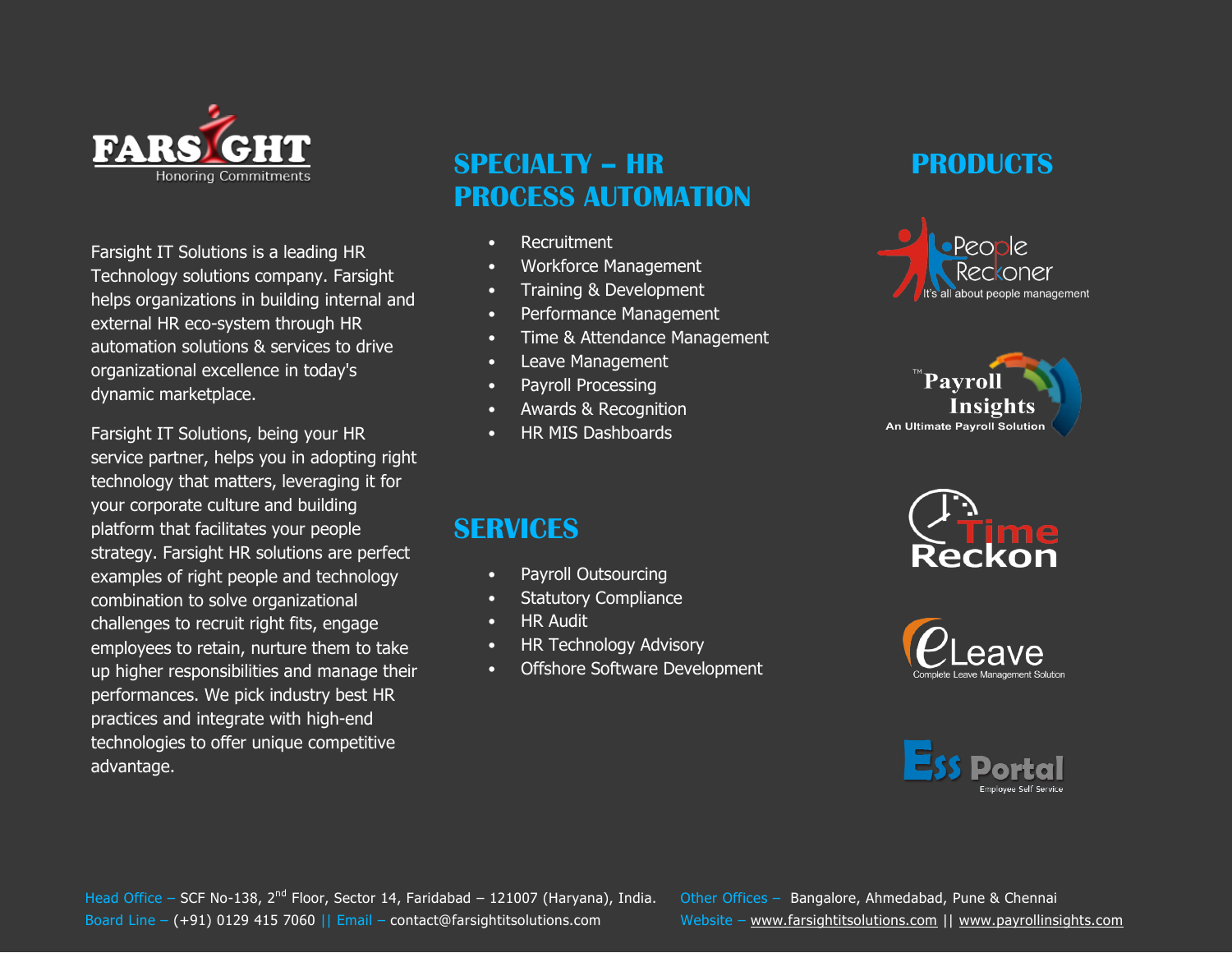

Head Office – SCF No-138, 2<sup>nd</sup> Floor, Sector 14, Faridabad – 121007 (Haryana), India. Other Offices – Bangalore, Ahmedabad, Pune & Chennai Board Line – (+91) 0129 415 7060 || Email – contact@farsightitsolutions.com Website – www.farsightitsolutions.com || www.payrollinsights.com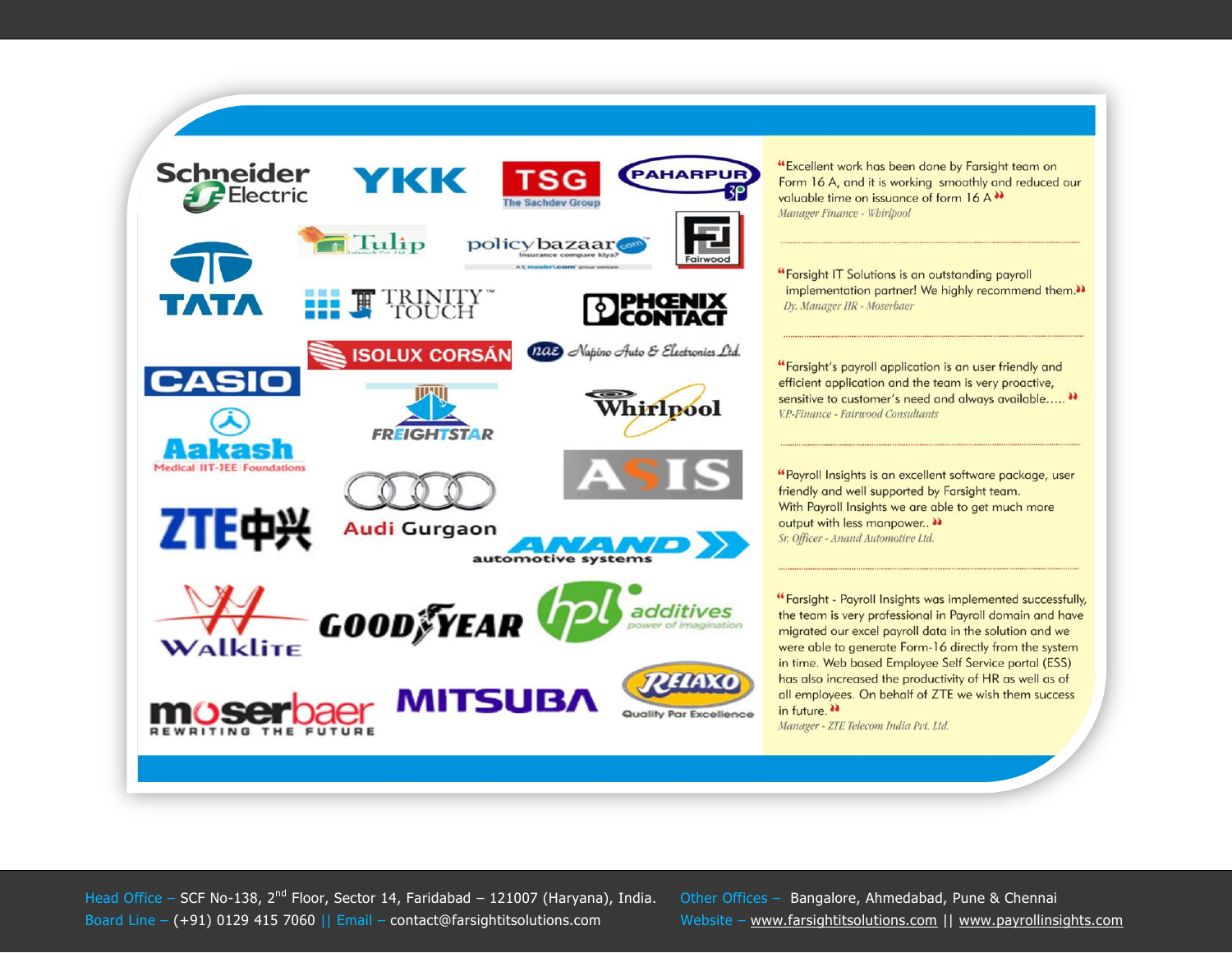

# **INTUITIVE. FAST. COMPLIANT. PAYROLL.**

Payroll Insights is built on industry best practices for managing payroll which helps you streamline payroll processes, cut down on your paperwork, and catch costly errors. Besides, Payroll Insights makes your payroll function highly flexible and responsive to legislative changes to stay compliant.





**+91 958 275 7777**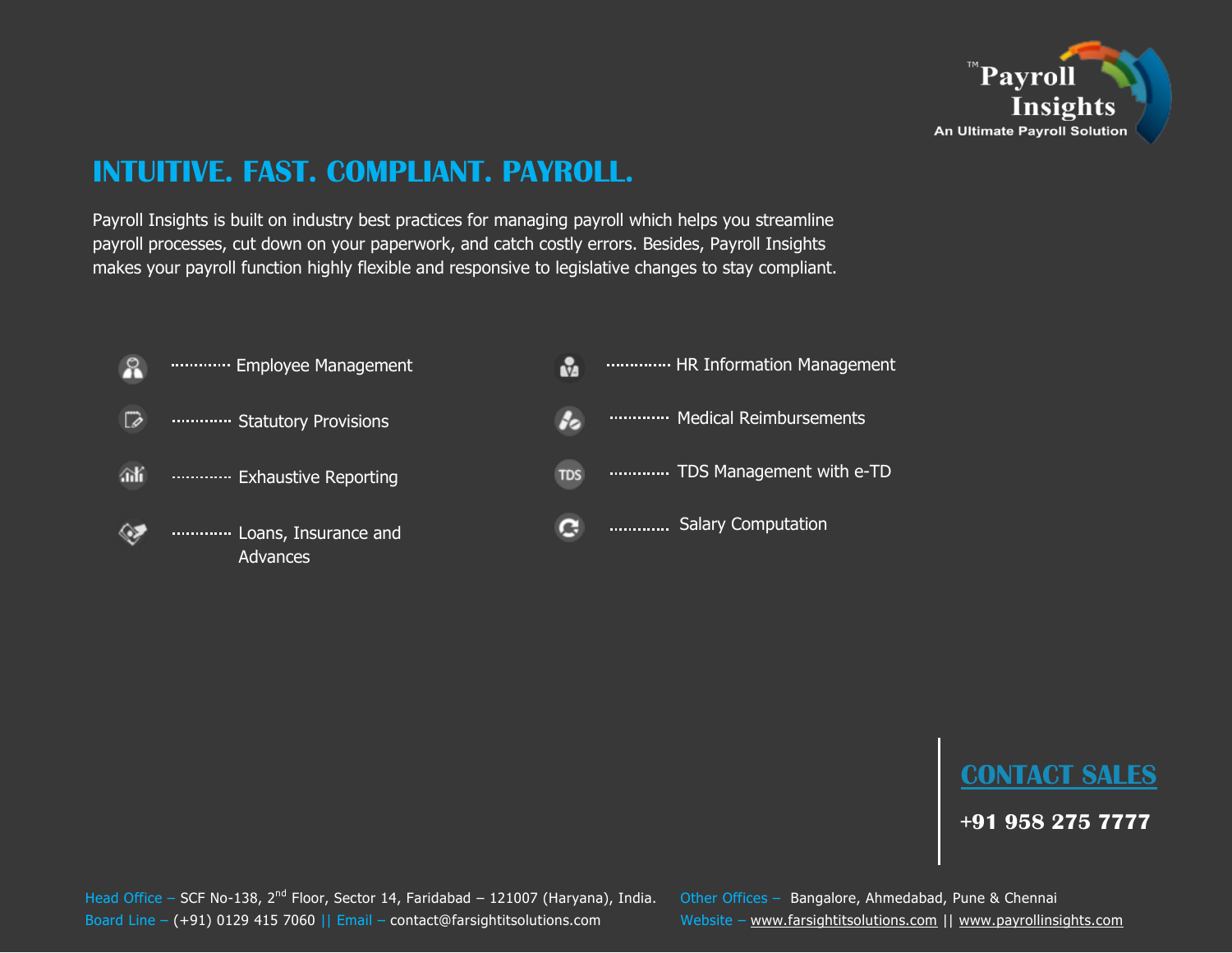# **Farsight IT Solutions Customer Support**

## **[Functional Consultants](http://farsightitsolutions.com/Company/CustomerSupport.aspx)**

Farsight's functional consultants are single point of contact (SPOC) for customers. They possess extensive functional knowledge of HR domain & applications and maintain high level of customer satisfaction through faster response & resolution rate.

## **[Subject Matter Experts](http://farsightitsolutions.com/Company/CustomerSupport.aspx)**

Farsight equips with exceptional team of subject matter experts who are qualified professionals from globally recognized institutions and acquired vast experience in their respective domains viz. accounting, employment laws, finance, HR etc.

The team always gets updated with new policies, statutory compliances & best practices in their subjects and ensures proper knowledge communication among all stakeholders viz. customers, consultants & development team for effective customer support.

## **Techno- [functional Consultants](http://farsightitsolutions.com/Company/CustomerSupport.aspx)**

Technical Experts with intensive functional knowledge and rich experience in similar product implementation.



### **[Product-Improvement Team](http://farsightitsolutions.com/Company/CustomerSupport.aspx)**

Farsight testing experts are among main contributors in Farsight products' success.

They have hands-on experience of finding errors and bugs within no time, even in live scenarios that could affect the usability, compatibility or security of new releases or builds and ensure exceptional customer experiences.

### **[Product Development Team](http://farsightitsolutions.com/Company/CustomerSupport.aspx)**

Customer Focus, Innovation and Speed are core capabilities of Farsight development team. They are main drivers of best-of-breeds product development in today's dynamic marketplace.

They are committed for on-time new releases and builds which helps our customers to work efficiently through most upgraded technology solutions in their industries.

Head Office – SCF No-138, 2<sup>nd</sup> Floor, Sector 14, Faridabad – 121007 (Haryana), India. Other Offices – Bangalore, Ahmedabad, Pune & Chennai Board Line – (+91) 0129 415 7060 || Email – contact@farsightitsolutions.com Website – www.farsightitsolutions.com || www.payrollinsights.com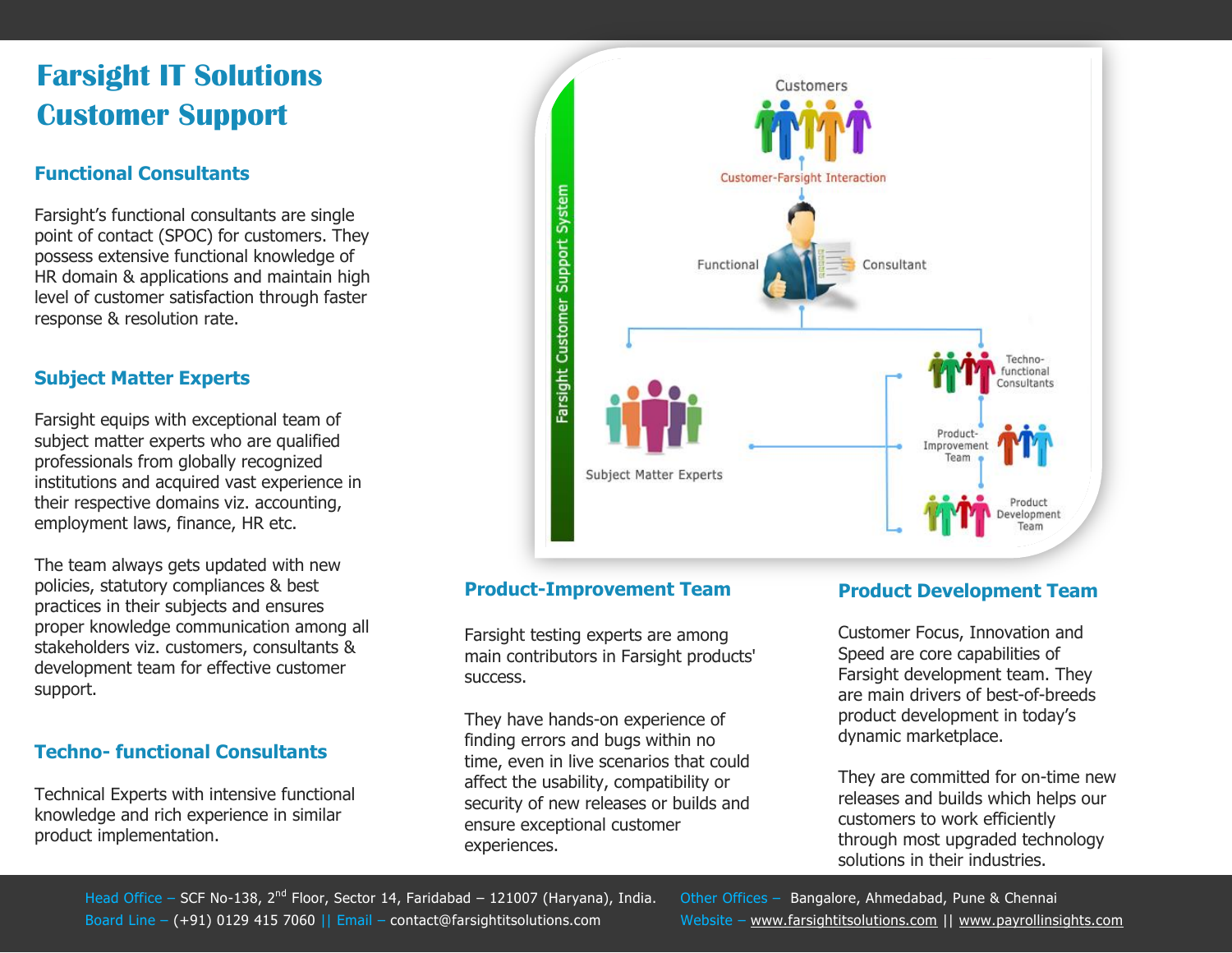# **Top 10 Benefits of Payroll Insights**

#### 1. Accurate & Faster Payroll Processing

Achieve high performance by processing accurate payroll of thousands of employees in couple of minutes with multiple employee groups in one-go.

#### 2. Employee Self-Service Portal

Bring transparency and reduce time spent on complaints & clarification after processing payroll while reducing HR/payroll work through online pay-slips distribution, reimbursement and tax filing etc.

#### 3. Flexibility

Configurable and Flexible Formulas enables it - a single payroll solution for organization with various business units possessing numerous salary heads and incorporate as many rules as they need for effective payroll department.

#### 4. Easy-to-Use

Minimum role play of change management due to ease of working like excel, yet powerful to process lakhs of records in

couple of minutes along with ease to access from anywhere, anytime.

#### 5. Interfacing with any software

Interface with any ERP (SAP, Oracle, Baan, PeopleSoft etc.) or other HR solutions offers organizations to work locally while maintaining MNC compliances with centralized payroll solution globally.

### 6. Integration with Majority of Attendance **Machines**

Avoid additional cost, due to the ability to integrate with any existing attendance machines and automate your access control seamlessly.

#### 7. Hybrid Payroll Software

Address the need of both top management and end-users with combination of both web based (software-as-a-service) and windows based (in-house) solutions.

#### 8. Exceptional After Sales Support

More than 98% client retention rate reflects high customer satisfaction due to higher response and resolution rate.

#### 9. Four Level of Security

Ensure higher data security with four level security system along with highest data integrity through audit trails.

#### 10. No Hidden Cost

Enjoy zero hidden cost of licensing for databases and platform (.Net) on which solution is built. Large pool of resources for .Net is also available in market for in-house support.



# **[CONTACT SALES](http://farsightitsolutions.com/Products/PayrollInsights.aspx)**

**+91 958 275 7777**